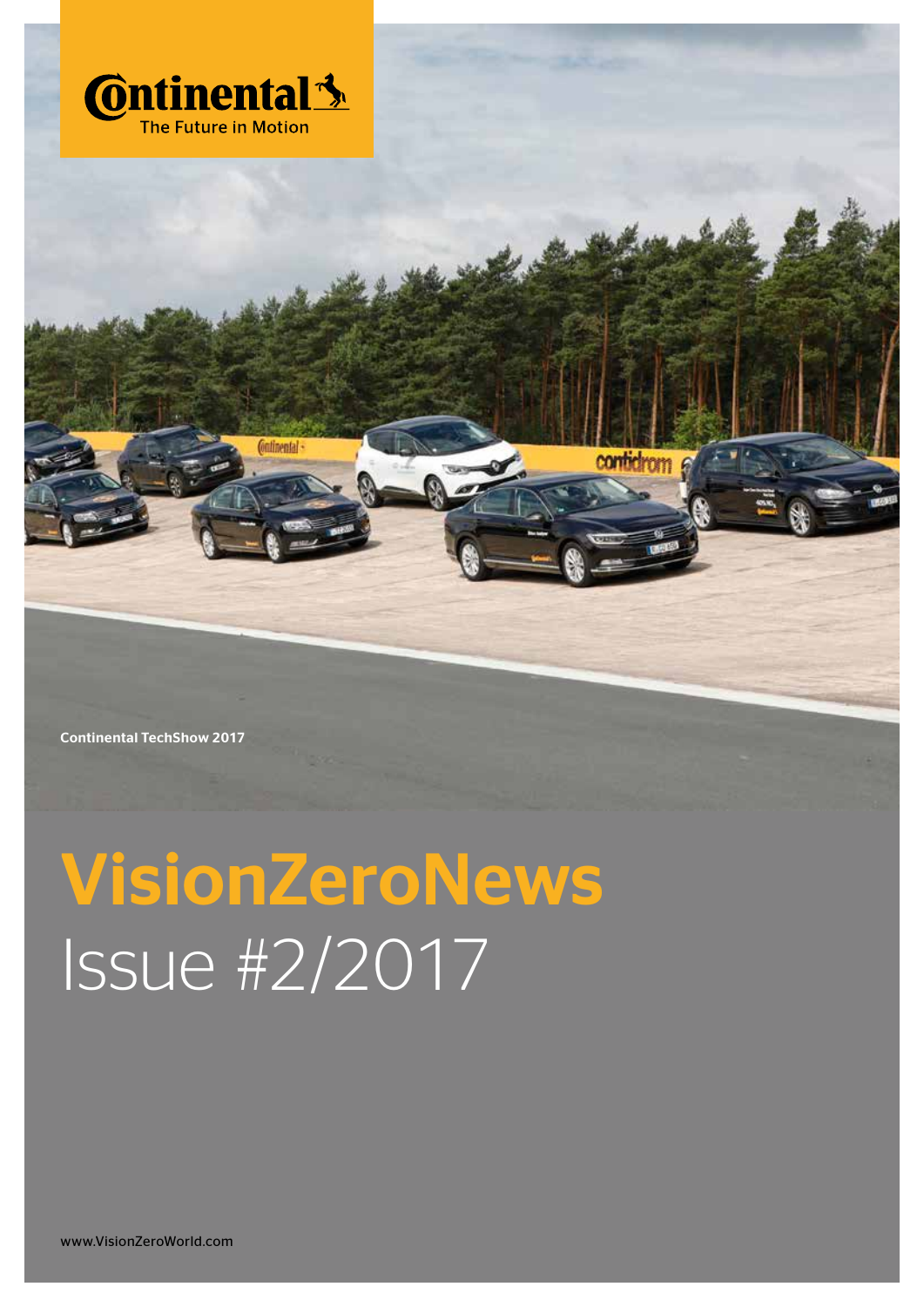"It's time to put road accidents in a museum. And that's no longer a utopian vision. Technologies such as our driver assistance systems and premium tires are ready to play their part. Assistance systems keep the vehicle in lane and on the road, monitor the blind spot, brake autonomously or call for help in an emergency. Tires from the premium Continental brand present excellent braking characteristics that help make the roads a safer place. But it takes a combination of smart assistance systems and our premium tires to deliver maximum safety", says Dr. Elmar Degenhart, Chairman of the Executive Board of Continental AG.

3. Zero **Accidents** 



# Vision Zero

2. Zero Injuries

1. Zero Fatalities

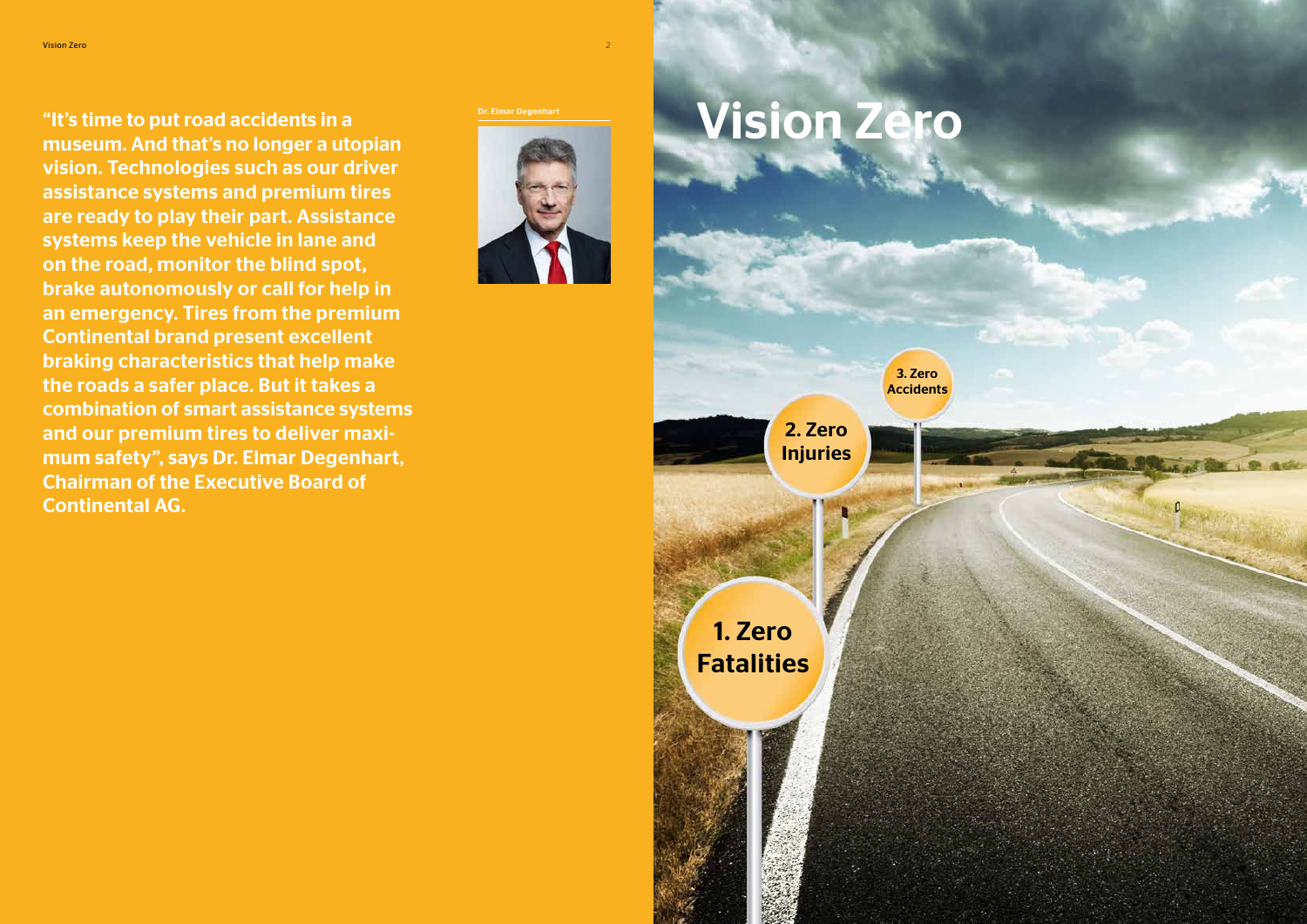## The best of all worlds: Multi-sensor solutions combine the advantages of different technologies

State-of-the-art driver assistance systems are now firmly established on the car market. Designed to support the driving task, they first emerged in the form of brake boosters and power steering systems. Mercedes was one of the first manufacturers to equip selected models like the 300 SL, the 300 b and the Borgward P 100 with brake boosters in the 1960s. Later milestones were the Anti-lock Braking System (ABS) and the vehicle dynamics system Electronic Stability Control (ESC). The latter marked a step change on safety, moving from mitigating the consequences of a collision to proactive accident prevention. ESC corrects the kind of driver error that would cause the vehicle to skid when cornering.

As an alternative to cameras, in recent years safety functions such as Emergency Brake Assist have been making increasing use of long-range radar sensors. Both radar and camera systems have the advantage of being able to detect and respond to accident risks without any driver input. Depending on the individual system's design and specification, the assistance system may generate visual and/or audible warning signals if a hazard is detected. Additionally, if the driver fails to react to these signals, the system may even actively intervene, for example by bringing the vehicle to a standstill. The installation of such systems in more and more vehicles in recent years has led to significant improvements in safety.

All of these systems are based on sensors that monitor specific aspects of the vehicle's dynamics such as wheel speed, yaw, lateral acceleration and steering wheel angle and relay the acquired data to an on-board computer. Here the data are analyzed and converted into corrective impulses that help the driver maintain control. For a long time the operation of such sensorbased systems was dependent on driver actions. The system used these actions (for example application of the brake pedal) to determine the driver's intentions. It then supported this "plan" as far as its capabilities allowed. If the driver failed to respond when an accident risk was detected, because they underestimated the risk, or if they were distracted and responded too late, the assistance system was powerless to intervene. Development of the first "seeing" sensors brought a radical change. Camera-based predictive sensors were first deployed in reversing aids. Since 2007 such rear vision technology has

been mandatory on vehicles with a permissible gross vehicle weight over 3.5 tonnes and on buses. When used in forwardfacing cameras, this technology has a wide range of possible applications, for example in lane-keeping systems.

### Consumer organizations force the pace on vehicle safety systems

The increasing number of today's vehicles featuring these safety technologies as standard specification is partly down to the work of the NCAP consumer testing organization, which was founded in 1978 in the USA. NCAP (New Car Assessment Program) aims to provide consumers and vehicle manufacturers with a realistic and objective assessment of vehicle safety performance – among other things based on standardized crash tests. In 1997 a European NCAP program was founded too. Euro NCAP is an association of European transportation departments, automobile clubs and insurance federations based in Brussels. Euro NCAP rates a car's safety on a scale from one to five stars, based on criteria which are continuously evolving and becoming ever more stringent. As well as assessing the vehicle's crash test performance, Euro NCAP also increasingly takes into account the level of "safety assist" technology installed in the vehicle when deciding whether to award the top star rating.

### Combining different types of sensor system opens new avenues

In light of the growing number of accidents involving pedestrians and cyclists, particularly in the dark or in low-visibility conditions, Euro NCAP decided back in 2014 to introduce progressively stricter vehicle safety requirements over the period up to 2020 to ensure better protection for the most vulnerable road users. To address the most typical accident scenarios involving pedestrians or cyclists, one of the most important requirements



360 degree surround view: Different sensors complement each other for a detailed and seamless 360-degree view of the entire vehicle environment.

Based on experience acquired with emergency braking systems, which have been in worldwide use since 1999, as well as on its knowledge of the inherent strengths and weaknesses of individual sensor technologies, Continental has made radar the primary component of its predictive safety systems, while at the same time backing this up with camera-based technology. Cameras make the perfect complement to radar, making it possible to cover as many accident scenarios as possible, including drifting out of lane. Mono-cameras can detect not only lane markings but also road edge markers such as curbstones and crash barriers. They are used in lane-keeping systems and also provide a simple means of implementing functions such as road sign recognition and intelligent headlamp control.

is to ensure that collision avoidance systems are able to detect crossing objects in good time, and are able to determine the direction and speed of travel of such cross-traffic in fractions of a second. With this aim in mind, from 2018 the Euro NCAP test scenarios will be based on a much wider range of criteria. The new criteria will be so challenging that it will no longer be possible to rely on current single-sensor long-range radar or mono-camera systems to achieve the five-star rating to which manufacturers aspire. In future, the solution will be to use multisensor systems. situations include fog, driving in the dark or into the sun or situations where sunlight is reflected off a wet road after rain. In the same way that for the driver, sunglasses or a sun visor are often little help in such situations, the basic problem for the camera is always that if there is insufficient contrast in pixel intensity – due to either excessive or insufficient light exposure – reliable object detection is not possible. Radar systems, by contrast, have a key advantage in this area. Their sensors emit electromagnetic waves which are then re-

By combining radar sensors and cameras in a multi-sensor system, it is possible to exploit all the strong points of these different systems while at the same time ensuring that the inherent weaknesses of each system are less of an issue than in the case of a single-sensor solution.

Camera-based systems, for example, have a weakness when it comes to changes in visibility, which can impair the system's functioning in real-world driving. A basic rule of thumb is that in any situation where the driver's eye has problems, the camera will have problems too. The most familiar examples of such

flected back by objects in their path and evaluated. Radar sensors can simultaneously determine the distance, relative speed and angle of detected objects. Radar images can also be used to differentiate between static and dynamic objects. Poor visibility is never a problem for electromagnetic waves. But, of course, radar too has its limitations. For example an unusually large number of objects (and hence a large number of reflected radar signals) in the sensor's "field of vision" makes it more difficult to distinguish potentially critical obstacles from the mass of unimportant information. Radar also lacks the ability to distinguish between colors, which is important for detecting road signs and lane markings.

### Future multi-sensor systems will make all types of driving situation less stressful for the driver.

Multi-sensor solutions, with sensors that complement one another, can correct and compensate for weaknesses while at the same time combining their strengths. That said, the tried-andtested single-sensor systems of today have already brought major improvements in safety. For example, Rear Cross Traffic Alert (RCTA), a parking aid developed by Continental, checks for cars and two-wheelers to the rear of the vehicle when reversing out of a parking space and warns the driver of any hazards. The system can also be configured to initiate autonomous braking in an emergency.

Innovative technologies can help to prevent accidents by detecting hazardous situations at an early stage. The two most common types of sensor technology found in today's collision avoidance systems are radar and camera sensing. Both are single-sensor solutions, each of which has its own specific advantages, but at the same time also its inherent limitations. Due to these limitations, the single-sensor radar- or camera-based solutions of today will soon no longer be capable of delivering the much-coveted five-star rating in the EURO NCAP test. Only vehicles equipped with multisensor technology will be able to meet the more varied and challenging requirements of the new EURO NCAP test scenarios that will come into force from 2018. By using different types of sensor in combination, such multi-sensor solutions aim to support drivers and improve safety across a wide variety of driving situations.

In the near future, integrated multi-sensor systems will assume an important role as an efficient and effective way of reducing driving stress in every conceivable type of dynamic situation.





Emergency Brake Assist with pedestrian recognition

A demo car equipped with a radar sensor and a camera detects when a cyclist crosses the lane and warns when the object is in the path of the vehicle.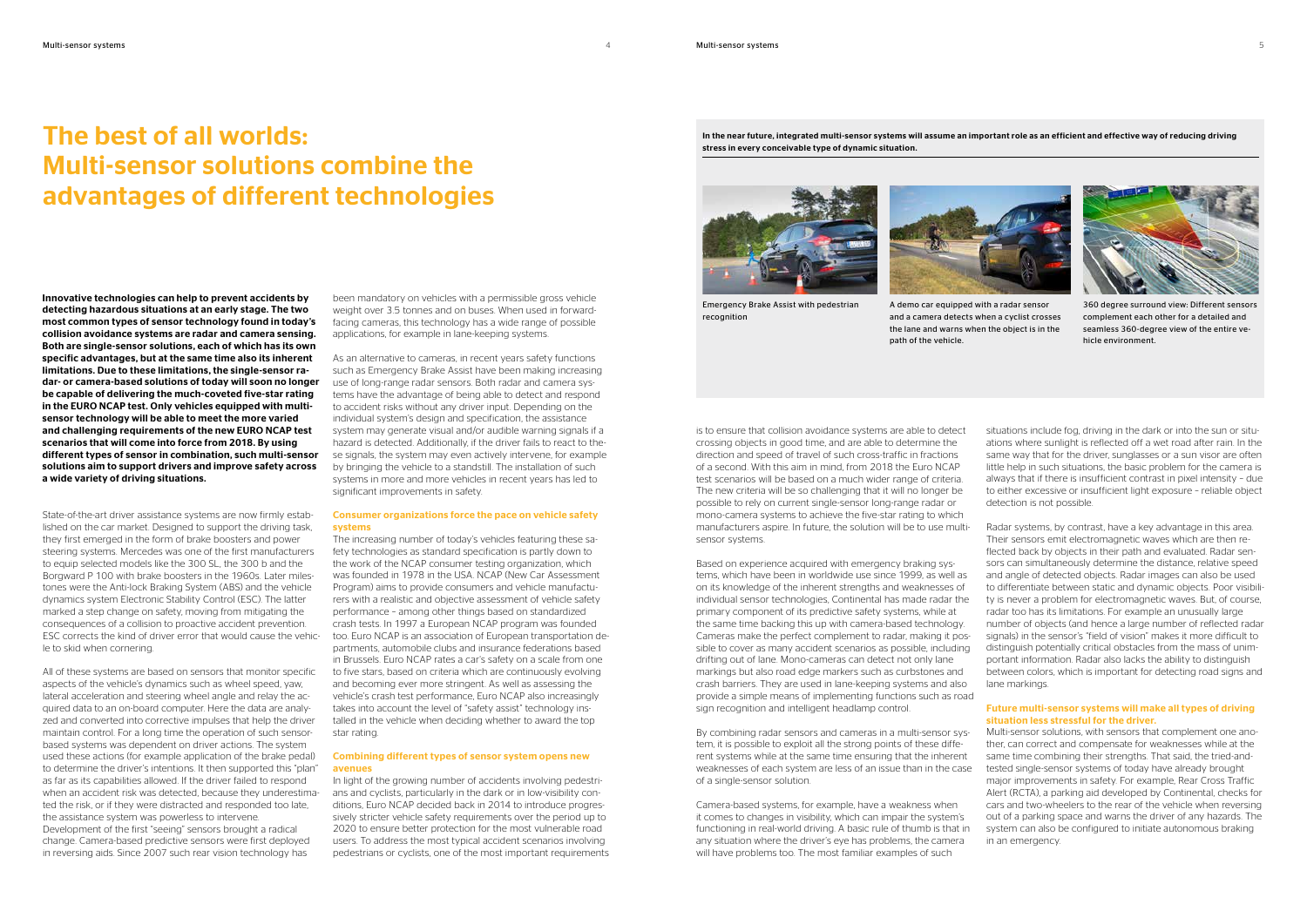## Continental and ADAC launch joint "Safe Driving Expert 2017" competition

- > 40 participants for the seven preliminary-round events were drawn at random from over 4,000 applicants
- > The six best drivers from each preliminary event qualify for final in Linthe near Berlin in September
- > The winner gets one year's use of an i8 plug-in hybrid from vehicle partner BMW

Dry braking

### Braking and handling in the wet



Dry handling





As part of their partnership for greater road safety, Continental contribution to reducing the number of road fatalities," explained and the German automobile association ADAC have launched Continental's Frank Jung, who is responsible for Passenger Car the "Safe Driving Expert 2017" competition. In what was the first Replacement Tires in Germany. "The idea is for the contestants of seven preliminary-round events, 40 women and men got a to learn to recognize the far-reaching consequences of even the chance to show how safe, smart

and experienced they are at the wheel. At the ADAC driving safety center in the Laatzen district of Hanover, the contestants competed against one another in a total of five theoretical and practical tests. The six best-placed drivers from each preliminary event qualify for the final, which will be held at the ADAC driving safety center in Linthe near Berlin at the begin-



ning of September. The participants were drawn at random from own choosing safely to a halt before it reaches a specific point more than 4,000 applicants. The vehicle partner to the entire on the road. The other tests in which they score marks take them competition is premium automaker BMW and the winner of the round a slippery bend, through a slalom and onto the skid pan. final will get to drive a 362-horsepower BMW i8 plug-in hybrid free of charge for one year. Continental has been partnering with ADAC's eleven driving safe-

"The aim of our Safe Driving Expert competition is to actively promote road safety in Germany and thereby make a lasting ty centers in Germany since the beginning of 2017. Both parties see their collaboration as the ideal complement to their own road safety enhancement activities.

smallest of driver errors, understand why driving at appropriate speeds makes sense, and experience for themselves the impact of a vehicle's tires on its handling." Under the watchful eyes of by ADAC instructors, after an initial theoretical test the contestants have to show they've got what it takes to be a Safe Driving Expert in four practical exercises. In one of these exercises they have to brake the car from a speed of their

www.VisionZeroWorld.de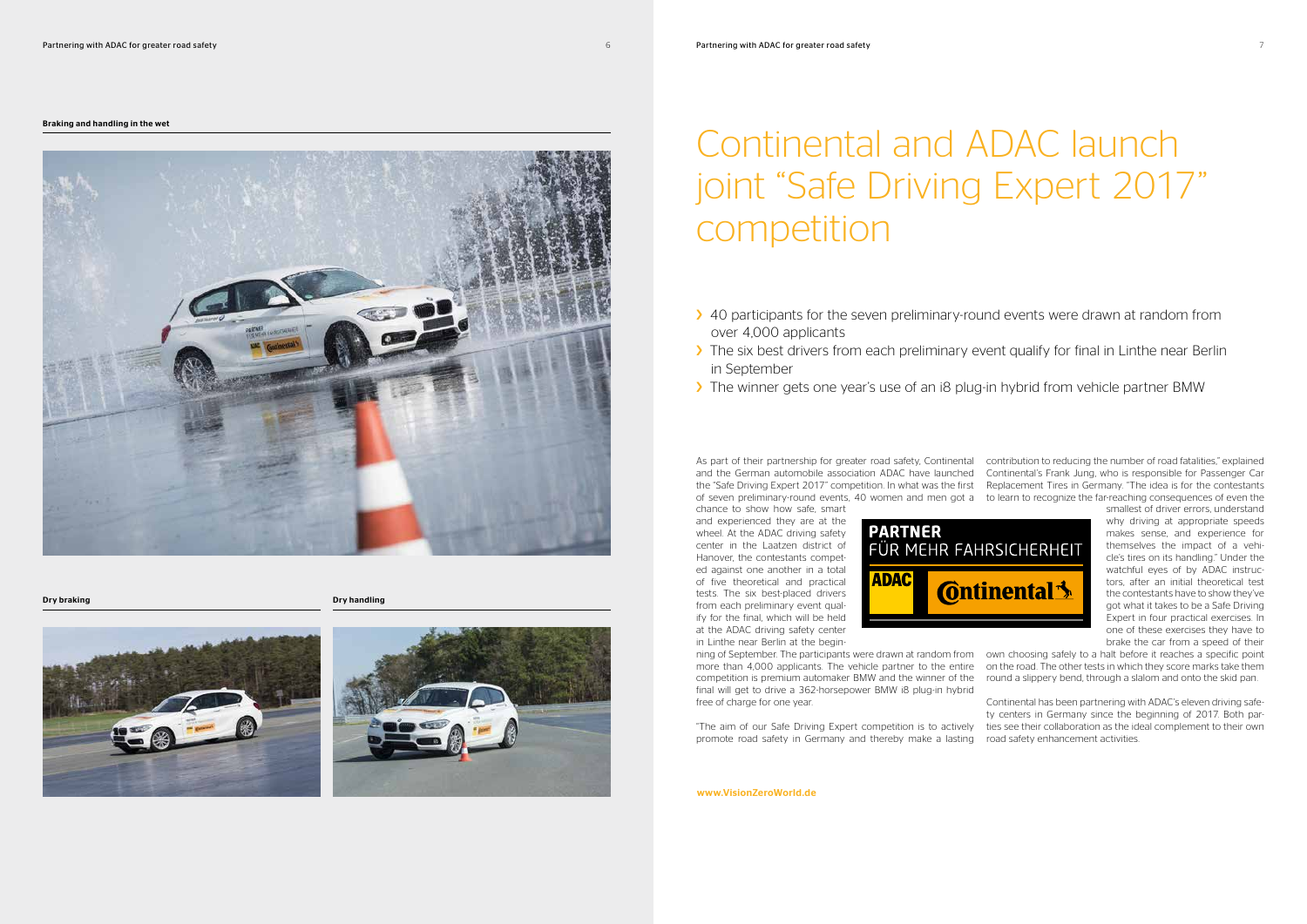### Innovations for automated driving – CUbE, Cruising Chauffeur, Trained Parking



"The future of individual mobility in urban areas will be selfdriving, electric and part of the shared economy," says Frank Jourdan, member of the Executive Board of Continental AG and President of the Chassis & Safety division. "That's why we are working at cross-divisional level to develop solutions for self-driving robo-cabs and will be running our first practical tests before the end of this year. In this respect, Continental can draw on an almost full-line portfolio of our own sensors, actuators, control units and communications technology and connectivity." According to a study conducted by management consultants Roland Berger, by 2030 roughly one quarter of all transportation tasks will be handled by driverless vehicles. This potential revolution in the automotive business world was all the motivation Continental needed to launch a cross-company development project by the name of Self-Driving Car.



CUbE – Continental Urban mobility Experience – test vehicle With a view to bringing self-driving mobility above all to urban areas, Continental has built a test vehicle. It's called the CUbE (Continental Urban mobility Experience) and will be operating in test mode at the Frankfurt plant. The grounds of the plant

include many elements of typical traffic infrastructure, such as road signs, intersections, pedestrian crossings and sidewalks, making this the ideal setting for realistic trials. In many areas the technology in the CUbE is based on tried and tested components from driver assistance systems that are already installed in production models. But there are also new technologies such as the laser sensor. Building on this expertise, Continental is working to take these systems forward and drive the vehicle in fully autonomous mode. The CUbE puts Continental among the pioneers of the key technologies required for robo-cabs. "This topic has attracted a great deal of interest in recent months," says Jourdan. "So this is the ideal time to have the courage of our convictions and start practical trials in order to set the stage for the future." As it does so, Continental will be using a large number of technologies with which the Corporation has extensive experience – from sensors and control units to software algorithms, braking systems and powertrains.

### Cruising Chauffeur to be available from 2020

The main risk factor on the roads remains human error. It ranks among the causes of around 90 percent of all accidents. Consequently, automated driving represents an important step along the road to Vision Zero – the goal of a world without road fatalities, injuries and accidents.

Highly automated driving on motorways/freeways is no longer a distant dream. As early as 2012, Continental began trialing such systems on public roads in the U.S. State of Nevada. In the meantime the Corporation has a fleet of development models in operation around the world – in Germany, the USA, Japan and China. The Cruising Chauffeur functionality enables vehicles to assume full control of the vehicle on motorways/freeways to the extent permissible under the relevant national legislation. In line with the driver's selection, this either takes place in semi-automated form in which the driver still has to monitor the system, or – in the near future – in highly automated mode in which the driver can engage in other activities. With Cruising Chauffeur activated, a central Assisted & Automated Driving Control Unit (ADCU) evaluates the data provided by the environmental sen-

More and more people live in towns and cities - according to a UN study conducted in 2014, by 2050 two thirds of the global population will live in urban areas. And in these towns and cities they also drive cars. Accidents, emissions, loss of time, notorious parking problems and stress are the ever-present consequences of this concentration of traffic in urban areas – and this growth in the world's megacities is helping to drive the radical evolution of our future mobility

> sors – camera, radar and LIDAR. Based on this data, the Cruising Chauffeur algorithms compile a 360 degree model of the vehicle environment. In conjunction with a high-resolution map, this will include all moving and stationary objects, the course of the road and the different lanes. The system continuously computes the vehicle's own position with great precision. As a result, the algorithms can plot the road space that the vehicle can safely enter while respecting the traffic regulations, and drive the car into this space. This means that Cruising Chauffeur can also change lanes and overtake automatically. Trained Parking Normally it's drivers who have to learn how to park their cars – and this is not normally one of their favorite tasks. Continental has therefore come up with a solution that can at least relieve drivers of routine parking maneuvers: On request, the new Trained Parking functionality stores the exact course of a parking process. If the car is to be parked in the same place again, all the driver has to do is drive it to the vicinity of where the stored process began, then at the touch of a button the vehicle automatically repeats the parking process it has learned. "Maneuvers like moving the car from outside the house and into the garage show just how capable vehicle automation has already become," says Alfred Eckert, Head of Advanced Engineering at Chassis & Safety. "Automation is already superbly dependable when repeating procedures and the technology is constantly improving when it comes to the identification and handling of modified situations."



To acquire the vehicle environment for the Trained Parking function, Continental uses the sensors already installed in the vehicle, such as camera and radar systems. "That makes Trained Parking a good example of the efficient, multiple use of the sensor technology in the vehicle," says Eckert. During the learning process, that is to say the first, manually controlled parking maneuver, the system draws on sensor data to compute a precise map of the environment and stores it. When the vehicle enters the area covered by this map, it can locate its precise position and drive the course it has stored automatically. The driver can get out of the car before activating the parking maneuver. The car parks itself with no further intervention. This way, Trained Parking not only relieves the driver of routine tasks but also means that tight parking spaces can be used without the driver then having to squeeze out of the door.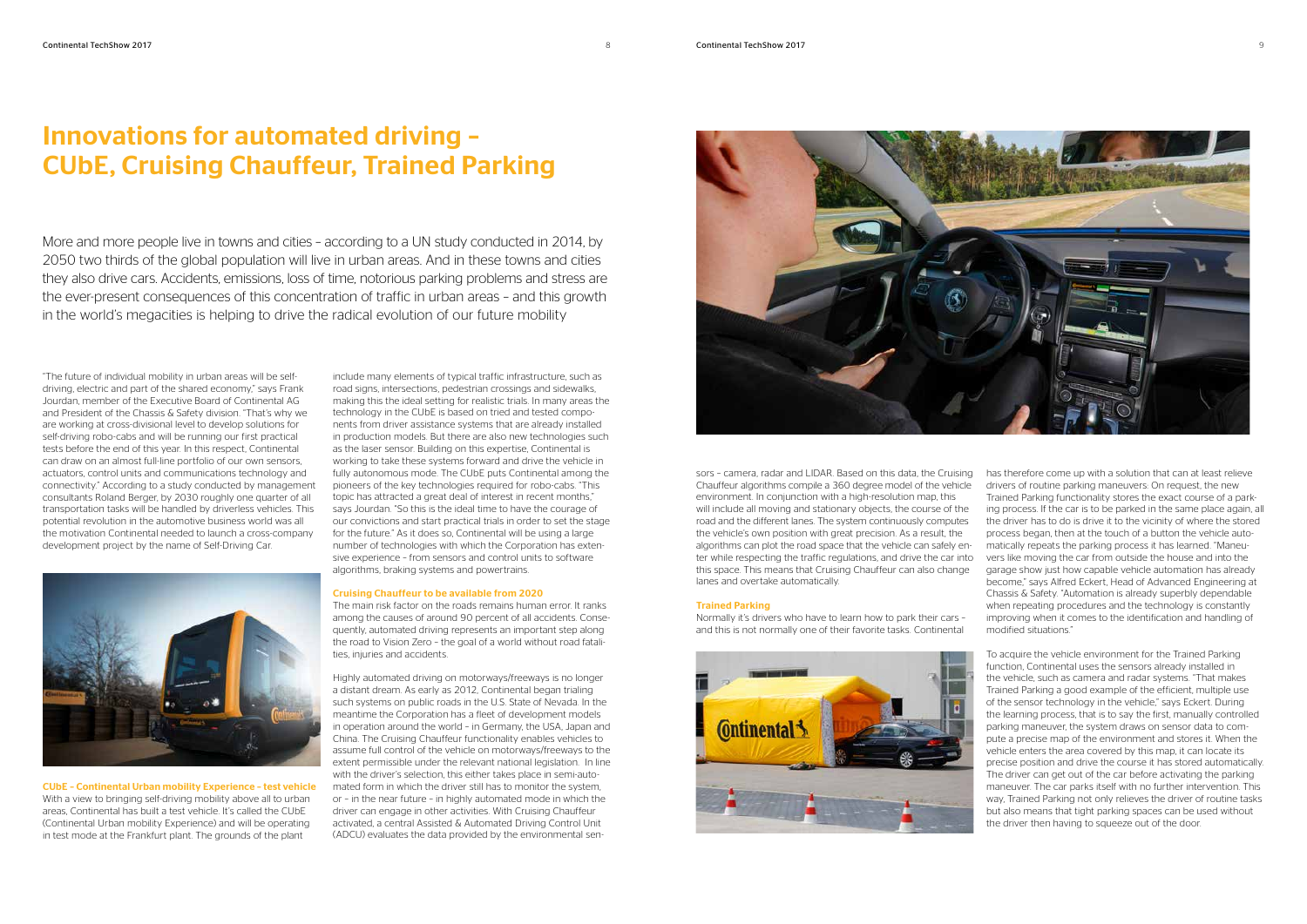## Excellent summer tire test results support Vision Zero – safety characteristics given highest weighting by far

Almost all independent tire test media teams around the Current examples include the best-in-test SportContact 6 world consider the safety characteristics of the tires that they featured in Autobild magazine and the test-winning Premium Contact 6 which was shown to have not only the best braking test the most important criterion. This is reflected in the high characteristics but the best environmental characteristics as weighting assigned to test disciplines such as braking on wet and dry roads, aquaplaning and handling. The highest level of well. As this clearly shows, it is indeed possible to achieve a recommendation is only awarded to those tires that reveal no combination of safety and environmental characteristics at the weaknesses in any test discipline. Consequently, the number of very highest technological level in a single product. This way, highest recommendation levels awarded compared to the total Continental makes a remarkable contribution to Vision Zero as number of tire tests conducted is a good indicator of which well as to sustainable resource use. products/brands offer the highest safety reserves. The graph above shows in percent how many of these highest recommendation levels were awarded to premium Continental products. In 2016 this was the case in 33 out of 35 summer tire tests. The *<b>Expanding Respect* second curve shows the performance of the second-best sum-**TESTSIEGER** €co-Meister mer tire brand in each year.  $\left[2017\right]$ 

Continental is the premium passenger car tire brand most frequently awarded the highest level of recommendation by independent experts worldwide. This finding is confirmed by an evaluation of all the car magazines containing tire test reports available to Continental, from 2007 to the present.

The third curve shows the average for all premium competitors. According to the underlying figures, summer tires of the premium

brand Continental have been tested a total of 424 times since 2007, achieving the highest recommendation level 344 times. At over 80 percent, this equates to a quota which impressively underlines the technology-leading level of the Continental tires developed in Hanover.





Status: May 2017

# Stop the Crash was launched in Thailand in spring 2017

The launch in Bangkok focused on motorcycle safety technologies as nearly three quarters of fatalities on Thailand's roads are two and three wheelers. Anti-lock braking system (ABS) for motorcycles and Blind Spot Detection (BSD), the two technologies demonstrated by Stop the Crash, could make a significant impact in reducing deaths in the country and save



thousands of lives. Other technologies on display included ESC and autonomous emergency braking (AEB). The Thai edition of Stop the Crash is the fourth Stop the Crash event held as part of the partnership's activities.

David Ward Stop the Crash Chairman said: "Stop the Crash is pleased to be in Thailand. This country faces a huge challenge in road safety and technologies such as ABS on motorcycles, ESC and BSD can make a difference. We are pleased that the Thai government has engaged with Stop the Crash, but we urge them to legislate as this is best way to reduce the number of deaths fast."



Kobchai Boonya-orana, Deputy Director

General for Department of Disaster Prevention and Mitigation in the Ministry of Interior said: "We are very pleased to be hosting Stop the Crash in Thailand today during UN Road Safety Week. The Thai vehicle fleet is heavily composed of two wheelers, technologies such as ABS for motorcycles and Blind Spot Detection are proven and can prevent crashes. Stop the Crash can make a real difference in accelerating the adoption of life saving technologies into the Thai market and help save lives. We look forward to continued close collaboration with Global NCAP and the Stop the Crash Partnership to achieve these goals." Hon Nikorn Chamnong MP, President of the Ad-Hoc Committee on Road Safety System Reform Thailand

Stop the Crash Thailand launched in Bangkok today bringing the global partnership that promotes the latest in life saving crash avoidance technologies, to a country that has one of the worst records in road safety. The Bangkok event follows on from the successful ASEAN launch that took place in Kuala Lumpur November 2016, where the Minister of Transport announced Electronic Stability Control (ESC) would be mandatory in Malaysia from June 2018.

and Member of the Leadership Council of the Global Network for Road Safety Legislators said: "It is great that Stop the



Crash is taking place in Thailand during UN Global Road Safety Week. Safety technology is urgently needed in Thailand in order to address the large number of fatalities found on our roads. This week the #4RoadSafety Manifesto was launched providing a template for legislators to bring road safety regulations to their countries. I hope that following Stop the Crash the Thai government will bring legislation on ESC and ABS in motorcycles, two technologies much needed in our country and that can help save lives."



www.stopthecrash.org